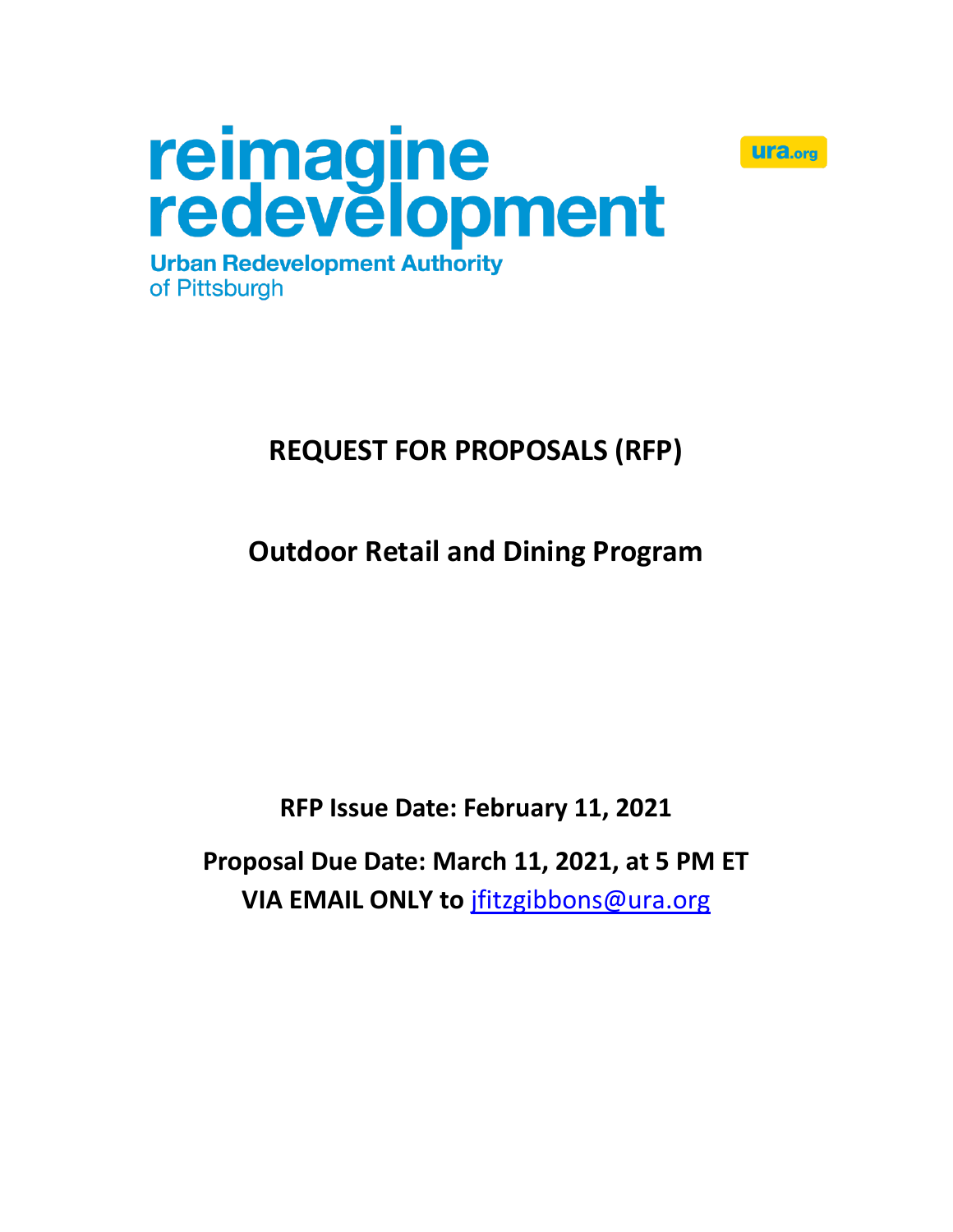# **Outdoor Dining and Retail Grant RFP**

# **Section 1. General Information**

- 1.1 The Urban Redevelopment Authority of Pittsburgh (URA) requests proposals from architectural and engineering and/or design professionals familiar with the City of Pittsburgh's Department of Mobility and Infrastructure and Permits Licenses and Inspections requirements to design and craft design templates for outdoor sidewalk café infrastructure. The firm will work with business district organizations, chambers of commerce or community development corporations to conceptualize the utilization of outdoor space and public rights of way in business district corridors for conducting business outdoors.
	- **a.** May include infrastructure on sidewalks, in parking spaces, full street closures, and utilizing vacant lots.
- 1.2 Firm will be retained on an on-call basis as consultant to provide technical assistance to organizations and/or businesses in submitting their applications for permitting through the City of Pittsburgh, design/budgeting for Outdoor Dining and Retail Program, webinar training, and other services as needed.
- 1.3 This RFP opens for proposals on February 11, 2022 and closes March 11, 2022. Contracts will be executed mid-April and will extend through December 31, 2022. Interested parties are requested to submit a detailed proposal package that clearly defines the relevant experience of the proposed staff and sub-consultant team members, proposed methods and strategy to carry out the project scope of work, as well as a fee proposal.
- 1.4 Contact for all queries and for receipt of proposals VIA EMAIL ONLY:

Josette Fitzgibbons Business Program Officer Urban Redevelopment Authority of Pittsburgh [jfitzgibbons@ura.org](mailto:jfitzgibbons@ura.org)

- 1.5 Respondents shall restrict all contact and questions regarding this Request for Proposals (RFP) and selection process to the individual named herein. Questions concerning terms, conditions and technical specifications shall be directed in writing to Josette Fitzgibbons. **Questions will be answered in writing on the URA's website [\(http://www.ura.org/working\\_with\\_us/proposals.php\)](http://www.ura.org/working_with_us/proposals.php) by March 1, 2022. Questions submitted after March 1, 2022, will not be answered.**
- 1.6 Consideration is expected to be given, but is not guaranteed to be given, to the criteria listed in this RFP. The URA reserves the right to reject any and all proposals, to waive any and all informalities outlined in the RFP and in the selection process, and generally to make the award that, in its judgment, will best meet the objectives stated in this RFP.
- 1.7 Expenses incurred by the respondents in replying to the RFP or in making any appearance before the selection committee are at the respondents' own expense and risk.
- 1.8 Subconsultants may participate on multiple applicant teams. The URA reserves the right to make suggestions related to team structure during final contract negotiations.

# **Section 2. Background**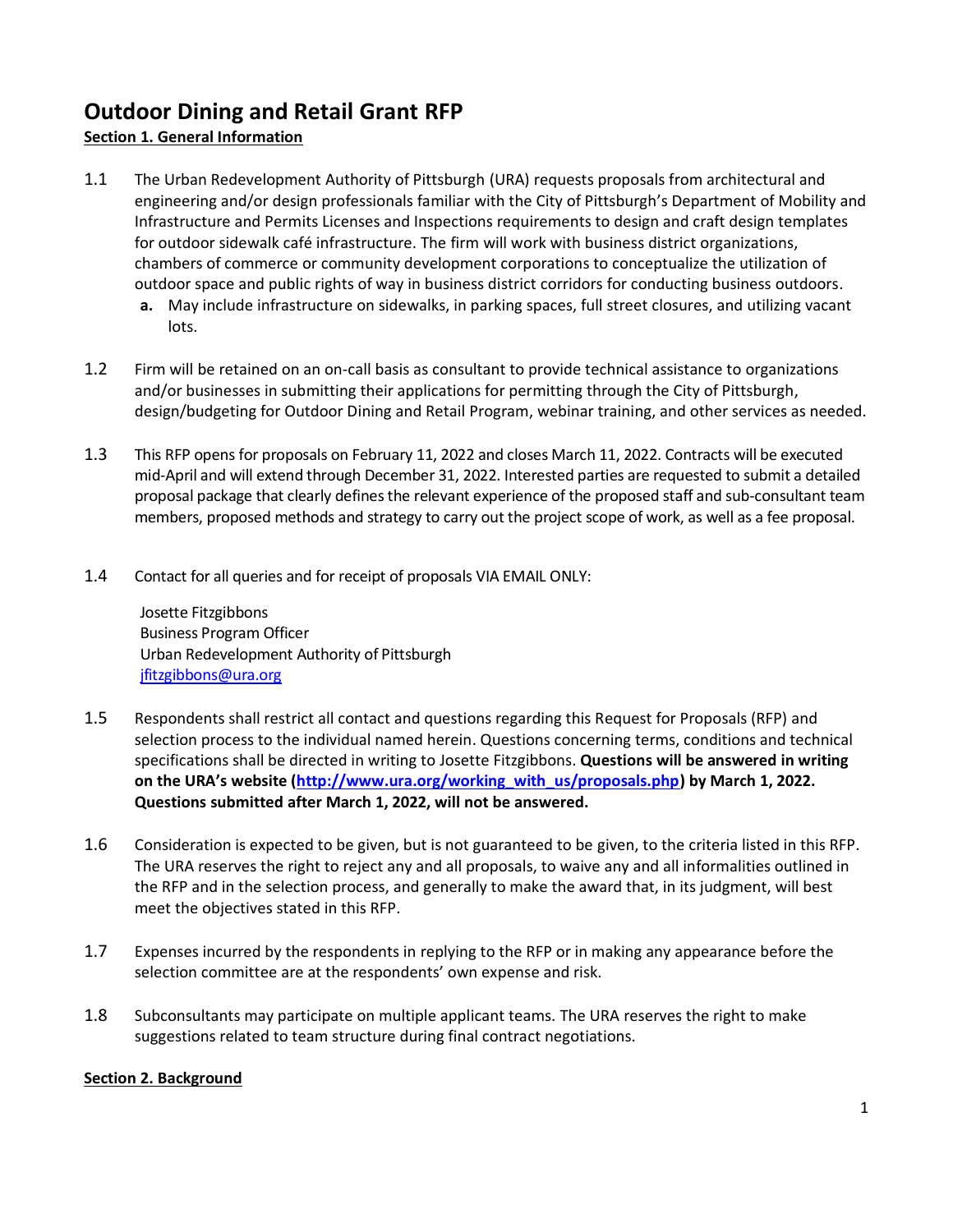The COVID-19 pandemic placed an immense strain on small businesses, restaurants, and retailers across the nation. The City of Pittsburgh Department of Mobility and Infrastructure (DOMI) allowed flexibility for restaurants and shops to conduct business outdoors on a temporary basis through flexible guidelines and permitting. Conducting business outdoors was a lifeline for these businesses, providing them with much needed revenue they would not have otherwise been able to receive, as customers were not comfortable returning to indoor dining or shopping. There has been an overwhelming amount of interest in continuing this flexibility of outdoor dining and retail given by DOMI, and an increased need for funding these initiatives.

In addition to the permitting efforts described above, in the spring of 2020 the Urban Redevelopment Authority (URA) initiated the Sidewalk Sales program. Sidewalk Sales was designed to provide small grants (\$1,500 - \$3,000) to business district organizations throughout the City, to enable them to help their entrepreneurs as they moved their business activities outside. These small grants were used to purchase equipment and cleaning supplies, provide micro grants to businesses, and to plan outdoor promotional events.

In 2021, The City of Pittsburgh was awarded funding through the American Rescue Plan Act to develop a larger grant program, to provide funding to organizations serving business districts across the City of Pittsburgh to support permanent outdoor business activities. In order to expedite the process, retaining a design firm will be essential to the program's success.

### **Section 3. Project Description**

#### 3.1 *Description*

This project seeks an architectural or design firm to:

- create up to three (3) templates for outdoor infrastructure for organizations and their participating businesses to select from to allow them to conduct business outdoors
- Refine the design guidelines that were created by DOMI for the ReOpen Pittsburgh effort in 2020.
- Assist business district groups and their participating businesses through the design and permitting process on an on-call basis
- participate in educational webinars as organized by the URA and its partners.

#### 3.2 Scope of Services

- 1. Prepare up to three (3) conceptual designs for outdoor dining and retail structures that allow for safe use during the COVID-19 pandemic with all required drawings including but not limited to site plan, architectural & structural floor plans; roof plan; exterior elevations; lighting & electric plan; details, sections, schedules & notes, and all necessary calculations & specifications meeting all required codes and compliant with the city of Pittsburgh Departments of Mobility and Infrastructure and Department of Permits, Licensing, and Inspections
- 2. Prepare an estimate of costs for a build out of designs for structures installed in parking spaces, sidewalks, and vacant lots
- 3. Serve as a consultant for awardee organizations to assist with the City of Pittsburgh permitting process as needed.
- 4. Provide technical assistance to awardees to determine best placement and use of structure for their business.

#### 3.3 **Deliverables**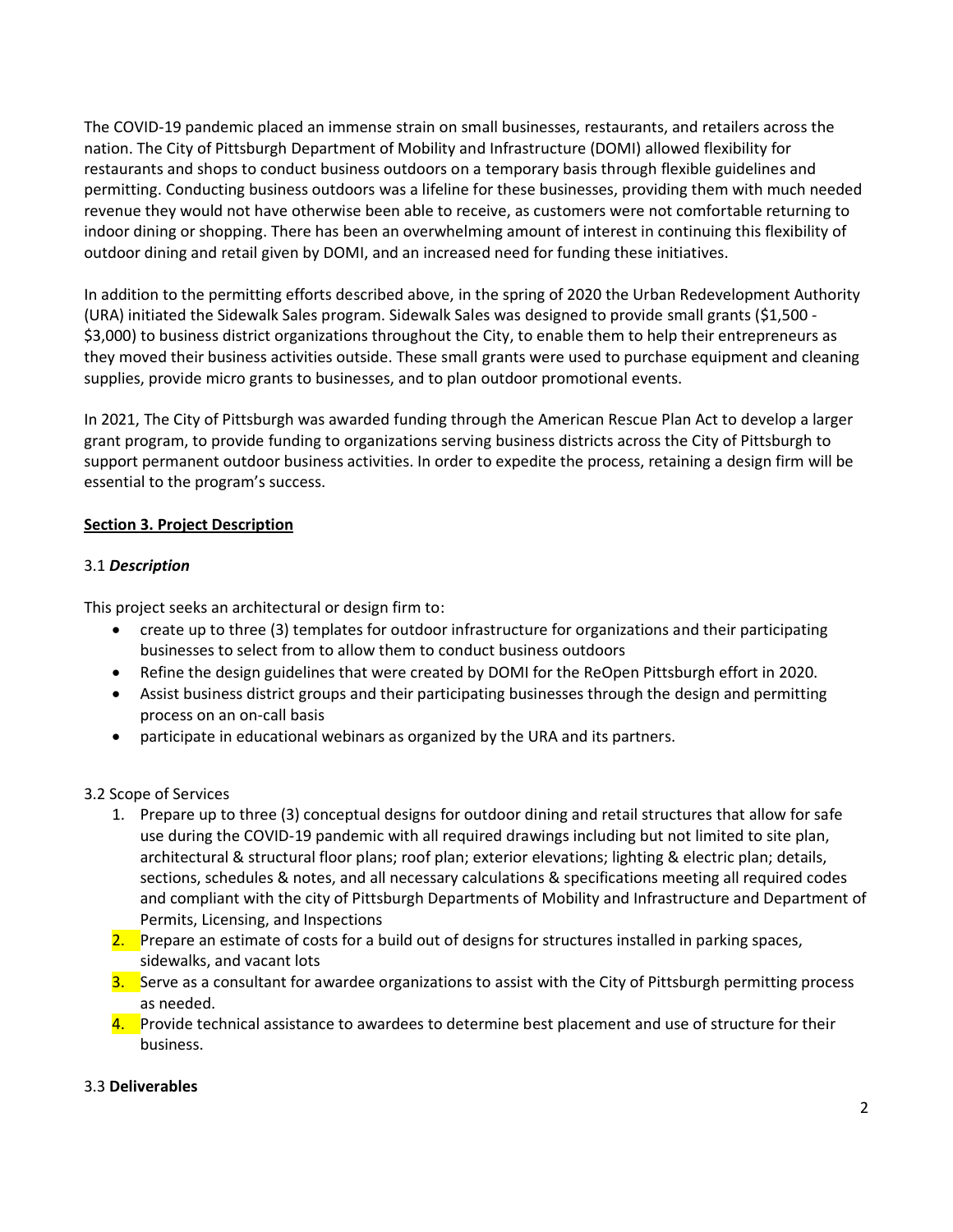- 1. Up to 3 Infrastructure Design Templates
- 2. On-Call services for businesses and organizations
- 3. Webinar to be held with the firm, the City of Pittsburgh's Department of Mobility and Infrastructure, Permits Licenses and Inspections Department, and the Urban Redevelopment Authority.

#### **Section 4. Organization and Required Submittals for Proposal**

#### 4.1 *Submission Requirements and Deadline*

1. One (1) electronic copy, **VIA EMAIL ONLY,** in Word or PDF format of the proposal must be **received by the URA by no later than 5 PM ET on March 11, 2022.** Paper copies will not be accepted. Proposals received after the deadline will not be accepted.

#### **Submissions should be emailed to [jfitzgibbons@ura.org.](mailto:jfitzgibbons@ura.org)**

#### 4.2 *Proposal Format and Content*

The consultant/team shall submit a proposal that includes a Technical Section and Fee Section.

#### 1. **Cover Letter**

Limit to one page; letter should include:

- Company name, contact name, address, and email address
- Why the respondent's team is the most qualified to complete this project

#### 2. **Consultant Team and Firm Information**

Briefly describe the roles of the consulting firm and sub consulting firms included on the team. Please include the following for each firm:

- Name, address, and telephone number
- Number and location of offices
- Managing principal, CEO, or president
- MWBE Status
- Legal actions currently pending against firm
- Role on the team
- Resumes for key staff members assigned to the project

The URA requires that all consultants demonstrate a good faith effort to obtain minority- and womenowned business participation in work performed in connection with URA projects. The URA acknowledges the City's goal of 18 percent (18%) minority and 7 percent (7%) women participation in planning and/or professional service activities. Any questions about MWBE requirements should be directed to mwbe@ura.org.

#### 3. **Proposed Method and Schedule**

- A detailed narrative of methods and plan to carry out the scope of work
- Description of consultant's current workload and availability of staff to deliver this project on schedule
- 4. **Relevant Projects and References**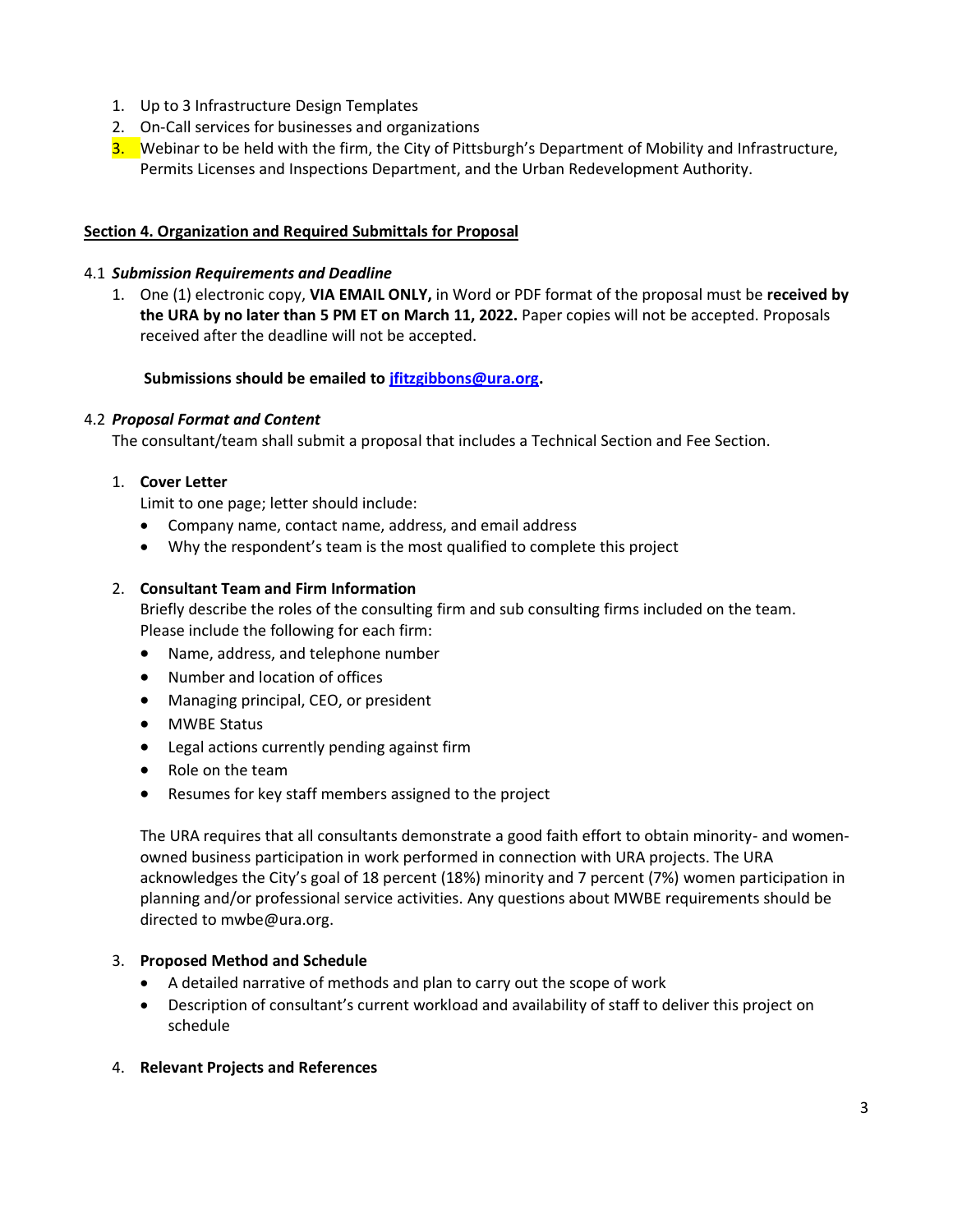Limit three (3) projects, one page per project. Relevant projects should include at least one project that emphasizes business district planning, and one project that addresses sidewalk café and street infrastructure design.

Please include the following:

- Name and location of project
- Size and cost of project
- Name, address, email, and telephone number of the client

#### 5. **Fee Proposal**

The fee proposal shall identify the derivation of the total fee by indicating:

- The level of effort in staff hours for various tasks and subtasks corresponding to the Scope of Services and the technical proposal
- Job Classifications and Direct Hourly Rates applied to work tasks
- The total salary cost for the services
- The proposed overhead factor to be applied to the salary cost, with a detailed breakdown
- The fee or percentage of profit proposed for the services
- The direct costs projected, including subconsultant's fees for various services
- Assumptions made in estimating time and costs
- Include a master spreadsheet that includes a total level of effort (staff hours) for each task. The spreadsheet shall list employee name, job classification, projected hours, pay rates, overhead factors, direct costs, and profit in separate columns. Prime subconsultants/subcontractors that make up your team must also be included in the master spreadsheet.

#### **Section 5. Evaluation Criteria**

All proposals will be evaluated based on the technical and professional expertise and the experience of the consultant team, the proposed method and the procedures for completion of the work, and the cost of the proposal.

#### 5.1 *Technical Expertise, Experience and Access*

The technical expertise, experience and access of the consultant will be determined by the following factors:

- Overall experience of the consultant team
- Expertise and professional level of the individuals proposed to conduct the work
- Demonstration of accessibility to the URA and non-profit organization

#### 5.2 *Procedures and Methods*

Evaluation of procedures and methods will be determined by the following factors:

- Clarity and completeness of the proposal and the apparent general understanding of the work to be performed
- Proposed methods and plan to conduct the scope of work in a thorough, objective, and timely manner
- Sequence and relationships between major tasks
- Approach to community engagement
- Knowledge and understanding of the local environment
- Approach to project management, including efficient utilization of person-hours